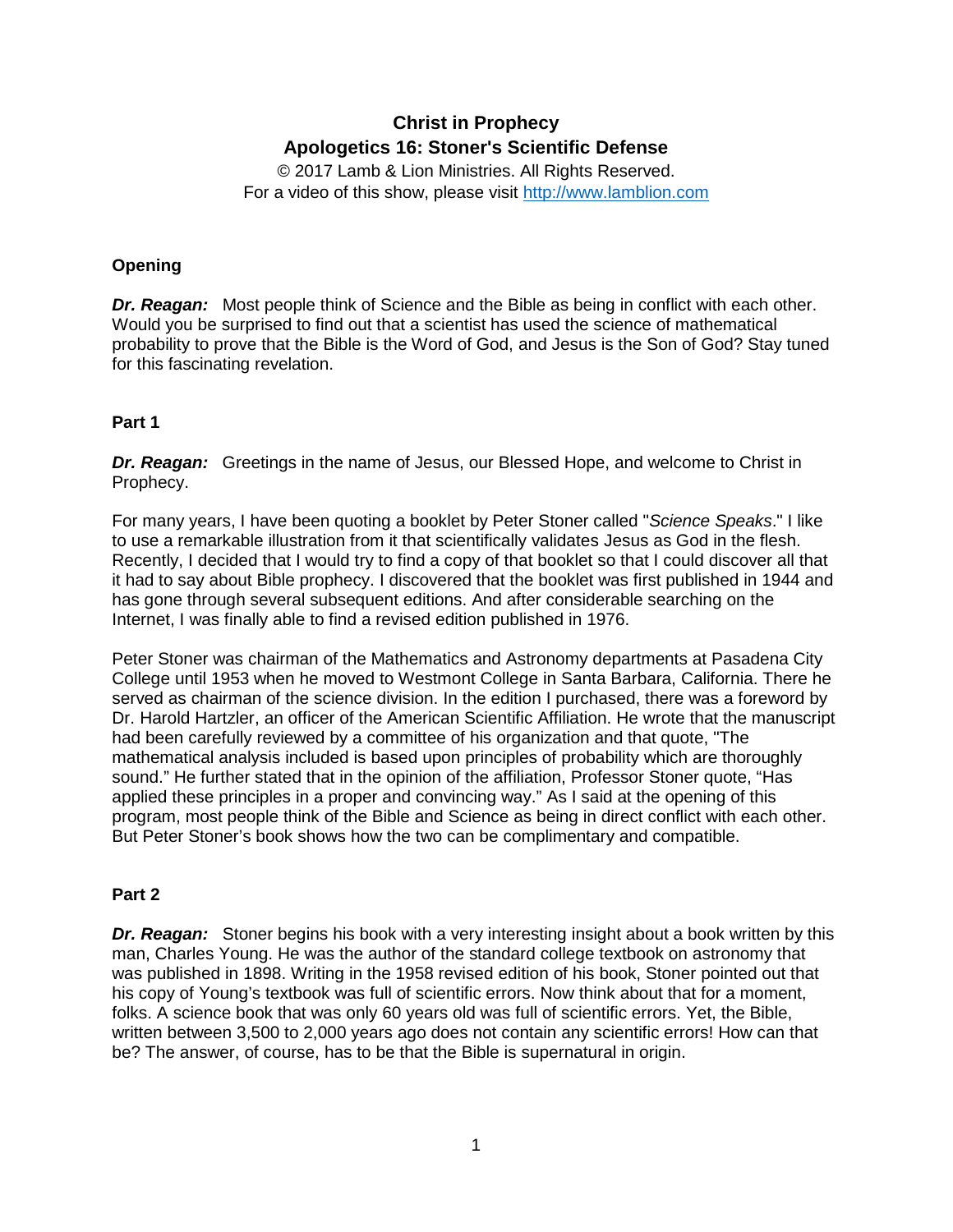Consider for a moment the following scientific truths contained in the Bible: For example, the shape of the earth is mentioned in Isaiah 40:22. The passage refers specifically to "the circle of the earth." Gravity can be found in Job 26:7 where the passage says, "God hangs the earth on nothing." Ecclesiastes 1:8 mentions atmospheric circulation. A reference to ocean currents can be found in Psalm 8:8. The hydraulic cycle is described in Ecclesiastes 1:7. And the significance of blood as the key to life is found in Leviticus 17:11. Modern laws of hygiene can be found in Leviticus 11 thru 15. And if that is not enough, take a look at these words in Romans 8:21, "The creation will be set free from its slavery to corruption into the freedom of the glory of the children of God."

This is an expression of what is known in physics as The Second Law of Thermodynamics namely, that all of creation is in bondage to decay. And, folks, these are only a few examples of scientific truths written in the Scriptures long before they were quote-on-quote "discovered" by scientists. In contrast, consider the following revelations of Mohammed that are contained in the Hadith, one of the sacred books of Islam. He wrote, "The earth is flat like a carpet. The sun sets in a muddy spring. Stars are closer to earth than the moon. Water cannot be contaminated by anything. Drinking camel urine will make you healthy. A fly in your drink can cure you of disease. Fever comes from the heat of Hell."

Such errors are expected in documents written over 1,000 years ago, but such errors are not found in the Bible. Stoner proceeds to present scientific evidence in behalf of special creation. For example, he points out that science had previously taught that special creation was absolutely impossible because matter could not be destroyed or created. He then points out that atomic physics has now proved that energy can be turned into matter and matter into energy.

Stoner then considers the order of creation as presented in Genesis 1:1-13. He presents argument, after argument from a scientific viewpoint to sustain the order which Genesis chronicles. He then asks, "What chance did Moses have when writing the first chapter of Genesis of getting thirteen items all accurate and in satisfactory order?" His calculations conclude it would be 1 chance in 31 times 10 to the 21st power! Folks, that's a very big number. Stoner concludes, "Perhaps God wrote such an account in Genesis so that in these latter days, when science has greatly developed, we would be able to verify His account and know for certainty that God created this planet and the life on it."

#### **Part 3**

*Dr. Reagan:* The second section of Stoner's book, is entitled "Prophetic Accuracy." This is where the book becomes absolutely fascinating. You see, my friends, fulfilled prophecy is one of the things that makes the Bible the most unique book in the world. The Bible contains hundreds of fulfilled prophecies concerning towns, and cities, and nations, and empires and individuals. In contrast, there are no fulfilled prophecies in the Book of Mormon, the Quran, the Hindu Vedras or the sayings of Buddha and Confucius.

Yet the Bible is full of prophecies that have already been fulfilled in detail. Consider, for example, Daniel's prophecy made during the time of the Babylonian Empire in which he prophesied that Babylon would be overthrown by the Medo-Persian Empire which would subsequently fall to the Greeks who would be followed by the Romans.

Jeremiah prophesied that the Babylonian captivity of the Jews would last 70 years, and it did.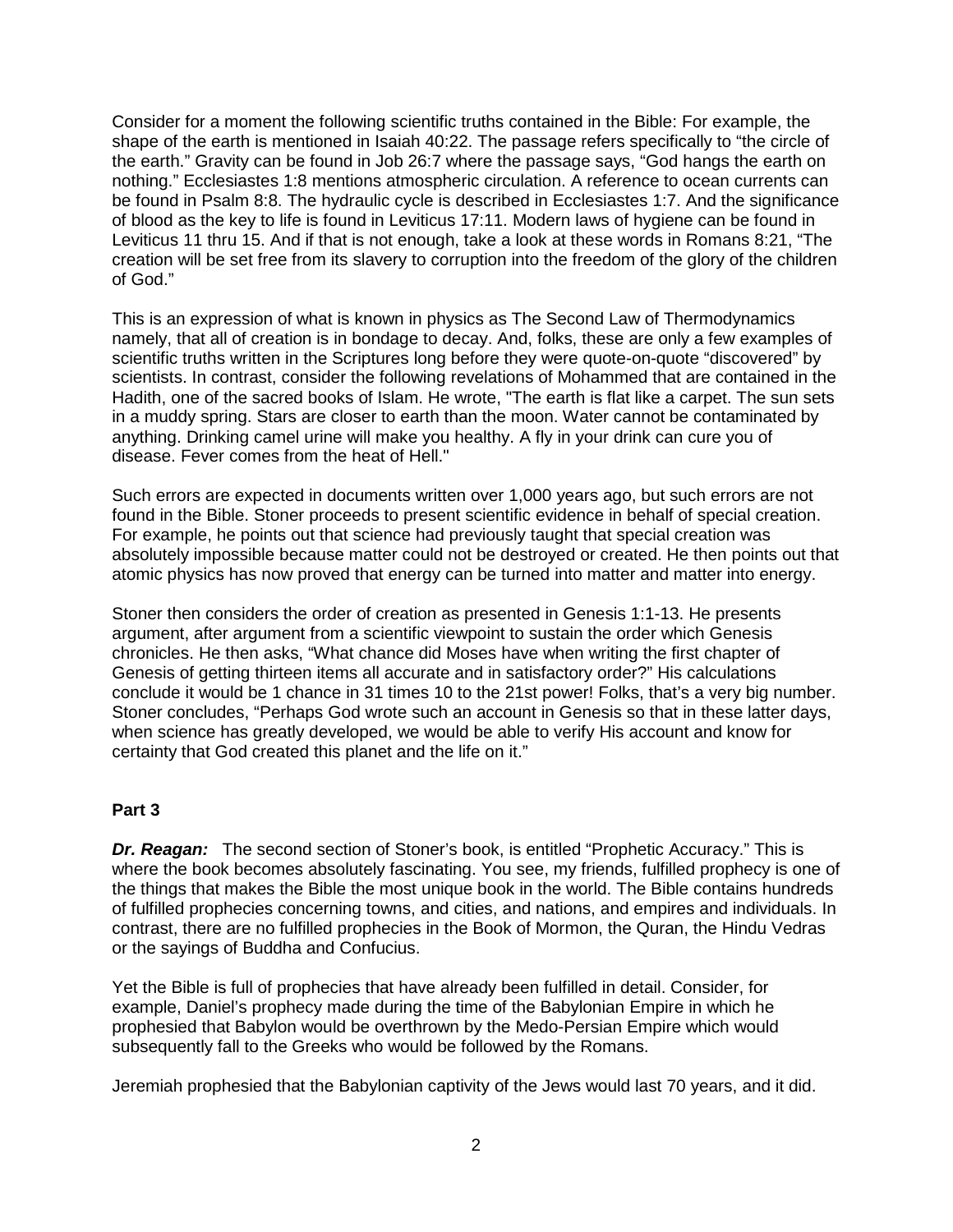And then there is Isaiah who prophesied that a man named Cyrus would release the Jews from Babylonian captivity. He presented this prophecy 150 years before Cyrus was born! Stoner focuses in on a prophecy in Ezekiel 26 concerning the city of Tyre. Seven prophecies are contained in this chapter which were written in 590 BC: First, Nebuchadnezzar shall conquer the city. Second, other nations will also attack the city. Third, its stones and timbers will be thrown into the sea. Fourth, the city will be reduced to a bare rock. Fifth, its fall will spread fear to other cities. Sixth, fishermen will spread their nets there. Seven, the original site will never be rebuilt.

Four years after this prophecy was given, Nebuchadnezzar laid siege to Tyre. The siege lasted 13 years. And when the city finally fell in 573 BC, it was discovered that everything of value had been moved to a nearby island. But 241 years later, Alexander the Great arrived on the scene, fearing that the fleet of Tyre might be used against his homeland, he decided to take the island where the city had been moved to. He accomplished this goal by building a causeway from the mainland to the island, and he did that by using all the building materials from the ruins of the old city. Neighboring cities were so frightened by Alexander's conquest that they immediately opened their gates to him. And ever since that time, Tyre has remained in ruins and is a place where fishermen spread their nets. Thus, every detail of the prophecies concerning Tyre were fulfilled exactly as predicted.

Now, the unique thing that Stoner did in his book is to apply the mathematical science of probability to these prophecies and their fulfillment. He pointed out the conquering of Babylon is 1 in 3. Attacked by other nations, 1 in 5. Debris thrown into the sea, 1 in 10. These are odds. Reduced to bare rock, 1 in 500. Causes other cities to fear, 1 in 5. Fishermen spread their nets, 1 in 10. Old site will never be rebuilt, 1 in 20.

Stoner calculated that the probability that all the prophecies about Tyre could have been made in human wisdom is: 1 in 7.5 times 10 to the 7th power, or 1 in 75 million. Stoner proceeds to calculate the probabilities of 11 prophecies concerning 9 different cities and concerning the Eastern Gate and the Temple Mount. And combining all these prophecies, he concludes that the probability of these 11 prophecies coming true, if written in human wisdom, is 1 in 5.76 to 10 to the 59th power. Needless to say, this is a number beyond the realm of possibility.

#### **Part 4**

*Dr. Reagan:* The third and most famous section of Stoner's book concerns Messianic prophecy. His theme verse for this section is John 5:39 which reads: "Search the Scriptures because it is these that bear witness of Me." That's Jesus speaking.

There are approximately 330 prophecies in the Hebrew Scriptures about the First Coming of the Messiah. Many are repetitive. When these are removed, we end up with 108 separate and distinct prophecies.

Stoner proceeds to select eight of the best known of these prophecies about the Messiah and calculates the odds of their accidental fulfillment in one person. The eight prophecies he selected were: The Messiah will be born in Bethlehem. A messenger will prepare the way for the Messiah. The Messiah will enter Jerusalem as a king riding on a donkey. The Messiah will be betrayed by a friend. The Messiah will be betrayed for 30 pieces of silver. The betrayal money will be used to purchase a potter's field. The Messiah will remain silent before His accusers.

Number 8 the Messiah will die by having His hands and feet pierced.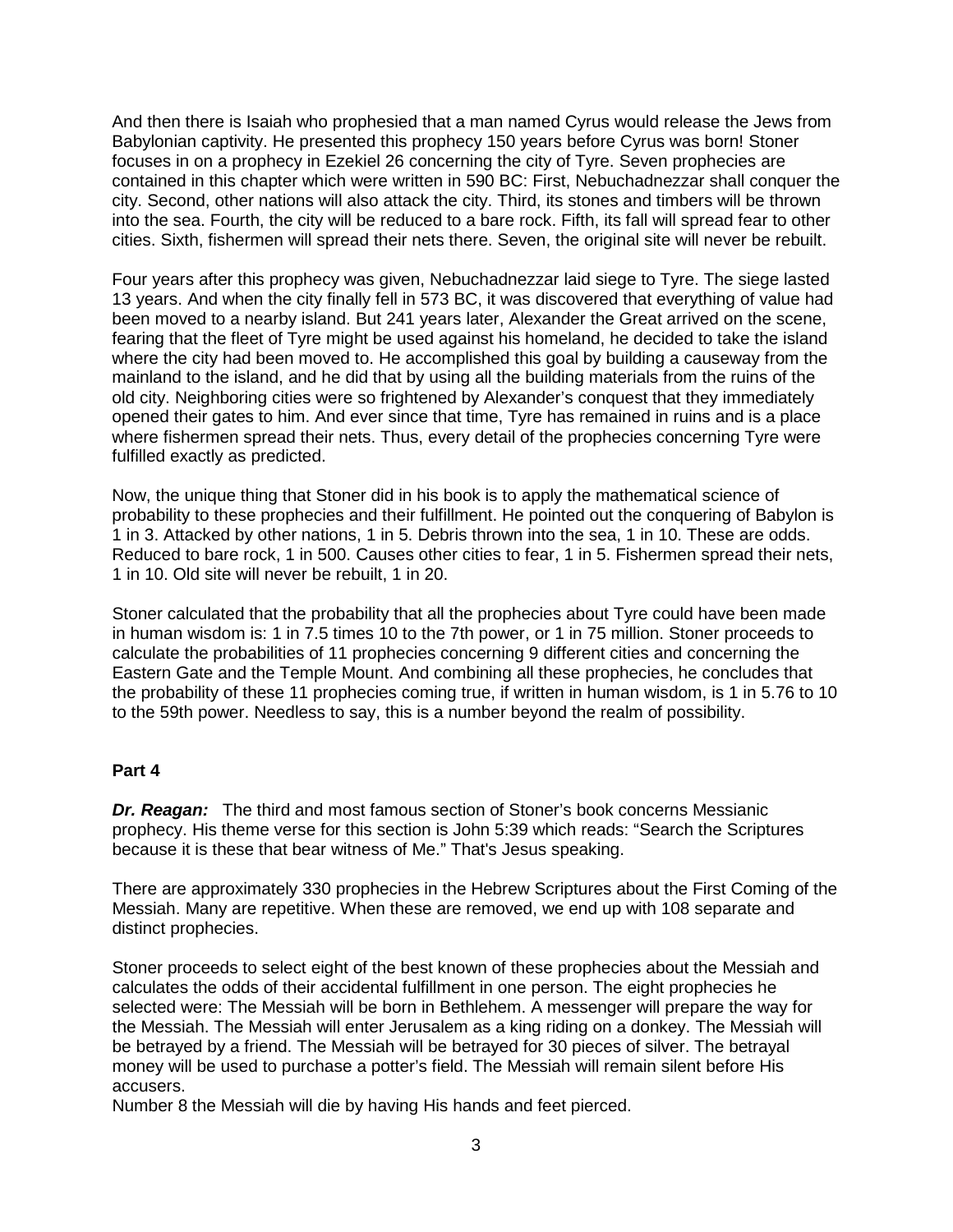Stoner's conclusion is that the probability of all 8 of these prophecies being fulfilled accidently in the life of one person is 1 in 10 to the 17th power. That's one in 100 quadrillion! And remember, we are talking here about the fulfillment of only eight prophecies. Jesus fulfilled 108.

I love the illustration, how he illustrated the meaning of the odds of one in 10 to the 17th power. He asked the reader to imagine filling the state of Texas knee deep in silver dollars. Include in this huge number one silver dollar with a black check mark on it. Then, turn a blindfolded person loose in this sea of silver dollars. And the odds that the first coin he would pick up would be the one with the black check mark are the same as eight prophecies being fulfilled accidentally in the life of Jesus. The point, of course, is that when people say that the fulfillment of prophecy in the life of Jesus was accidental, they do not know what they are talking about.

Keep in mind that Jesus did not just fulfill eight prophecies, He fulfilled 108. The chances of fulfilling 16 is 1 in 10 to the 45th power. When you get to a total of 48, the odds increase to 1 in 10 to the 157th power. Accidental fulfillment of these prophecies is simply beyond the realm of possibility. When confronted with these statistics, skeptics often fall back on the argument that Jesus purposefully fulfilled the prophecies. And you know there is no doubt that Jesus was aware of the prophecies and His fulfillment of them. For example, when He got ready to enter Jerusalem the last time, He told His disciples to find Him a donkey to ride so that the prophecy of Zechariah could be fulfilled which said, "Behold, your King is coming to you, gentle, and mounted on a donkey." But folks, many of the prophecies concerning the Messiah could not be purposefully fulfilled, such as the town of His birth or the nature of His betrayal, or the manner of His death.

#### **Part 5**

**Dr. Reagan:** I want to take a moment to talk with you in detail about two very remarkable prophecies. One is Psalm 22, the other is Micah 5. Let's take Psalm 22 first. This Psalm was written by David 1,000 years before the birth of Jesus. It describes in great detail the physical, the spiritual, and the emotional suffering of the Messiah before His death.

It begins in verse 1 with spiritual suffering. With the statement, "My God, My God why hast thou forsaken me?" Think of that for a moment. Jesus was a part of the Trinity. He had coexisted in the Trinity forever. He had perfect fellowship with His Father. And yet as He hung on that cross all the sins of mankind, all your sins, all my sins were put upon Him. And when that happened it was as if God had to turn His back on Jesus because He could not countenance that sin. And the perfect fellowship seemed to be broken for a second. And Jesus cried out from the depths of His heart, "My God, my God why hast thou forsaken me?" To me that was the greatest suffering that Jesus had on the cross. Not the physical suffering. Not the emotional suffering, but the spiritual suffering.

But in this psalm David continues to talk about the suffering that Jesus has on the cross. For example if you go to verse 6 you will see that he begins to talk about "What a worm I am. I'm not a man. I'm a reproach of men. I'm despised by the people. All who see me sneer at me. They separate with the lip, they wag their head saying, 'Commit yourself to the Lord, let Him deliver Him." In other words he's saying that as the Messiah is dying that people will mock Him. They will sneer at Him. And there will be this kind of emotional suffering as people reject Him. And that is exactly what happened as Jesus was hanging on the cross. And keep in mind again this is written 1,000 years before Jesus was born.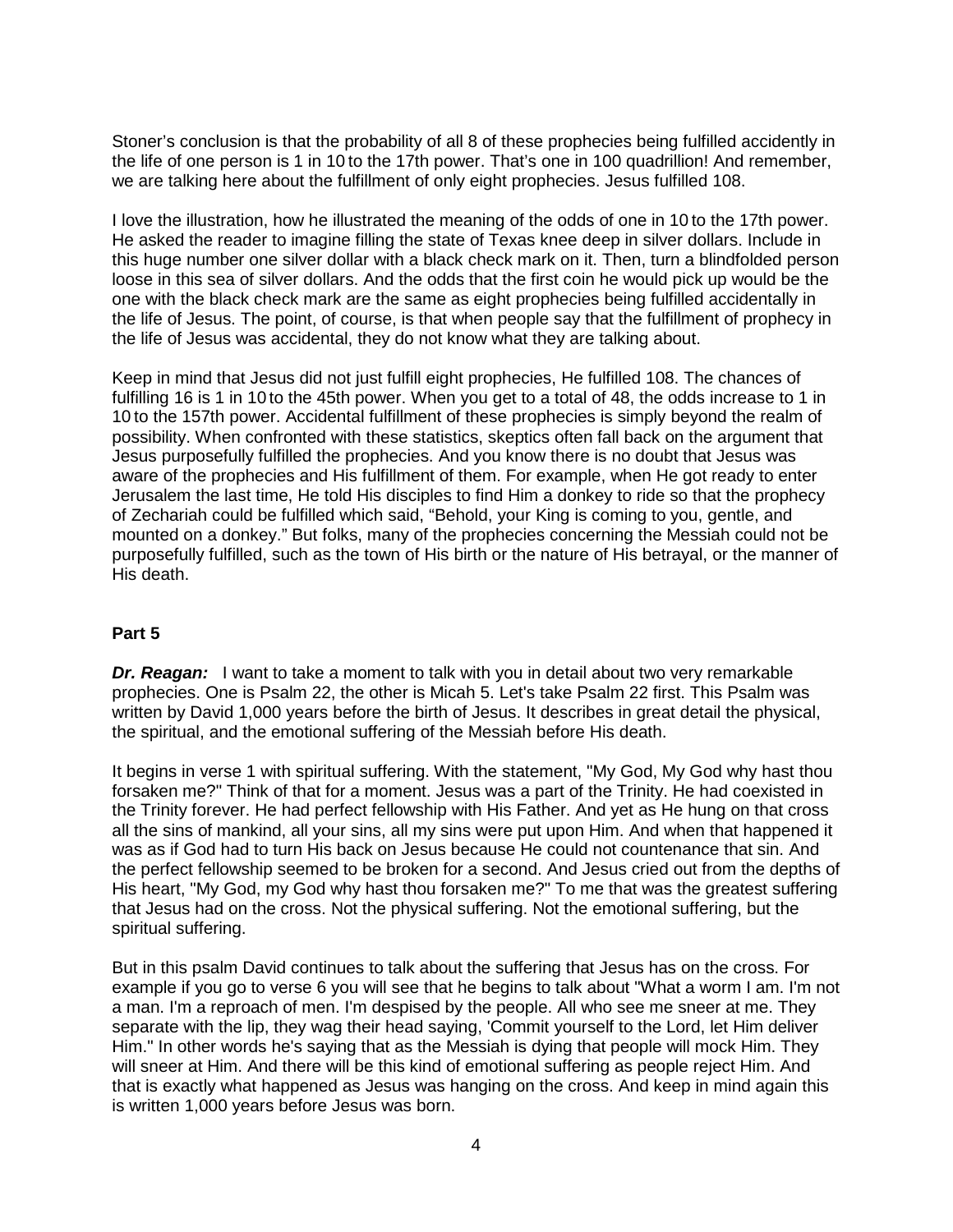Then in verse 11 he picks up and he begins to talk about more of the suffering. He says, "Be not far from me, for trouble is near, for there is none to help." He is crying out to God. He feels solitude. He feels deserted by His friends. And His friends did desert Him as He hung upon the cross. And then in verse 12 he continues talking about spiritual suffering. He says, "Many bulls have surrounded me, strong bulls of Bashan have encircles me." These are symbols he's using for the demonic spirits who were dancing around that cross as He hung there bleeding to death for you and me. He says, "They open wide their mouth at me as a ravening and roaring lion." A reference to Satan. And again this is spiritual suffering as He hangs there. The demons of Satan believed they have got the greatest victory of all of history as they are killing the Messiah. In verse 14 he returns to His physical suffering, "I'm poured out like water," He says, "all my bones are out of joint." And yes, they were out of joint as He hung on that cross. He says, "My heart is like wax, it's melted within me. My strength is dried up like a potsherd. And my tongue clings to my jaws. And they lay me in the dust of death. And then he goes again, he says, "My dogs have surrounded me. A band of evil doers have encompassed me. They have pierced my hands and my feet." And He says, "I can count my bones. They look, they stare at me. They divide my garments among them, and for my clothing they cast lots." And that's exactly what happened as Jesus hung on the cross 1,000 years later the Roman soldiers cast lots for the only possession Jesus had in the world, the robe that He wore. Now to me the most remarkable of all these verses is verse 16.

In verse 16 David writes, the Messiah speaking, "They pierced my hands, and my feet." Now I want you to think about that for a moment folks. This was written 1,000 years before Jesus was born. And yet, by inspiration of the Holy Spirit David writes that the Messiah will die by having His hands and His feet pierced. Now, at the time this was written there was only way that the Jews executed people, and that way was by stoning them to death. One-thousand years later the only way that Jews executed was by stoning people to death, nothing had changed. Yet, David said the Messiah is not going to die by being stoned to death. He is going to die by having His hands and His feet pierced. Folks, this prophecy was not only 1,000 years before Jesus was born, this prophecy was 700 years before the Romans developed and perfected the art of crucifixion. This is an amazing prophecy. Absolutely amazing.

One other thing that I want to mention about this is going back to that verse 1, "My God, my God why have hast thou forsaken me?" And notice how the psalm ends, it ends with these words, "He has performed it." That's in the New American Standard Version. In the Hebrew it literally says, "He has finished it." It is finished. Because of that many people believe that as Jesus hung on the cross He quoted this psalm about His death that was written 1,000 years before His death. And that the people at the foot of the cross listening to Him wrote down only the first words, "My God, my God why hast thou forsaken me?" And the last words, "It is finished." Wow. To me this is one of most remarkable prophecies in all the Word of God. And there is no way in the world it could be by coincidence. It had to be by inspiration of the Holy Spirit.

Now, let's look for a moment at another remarkable prophecy. A prophecy that can be found in the book of Micah chapter 5. Let's turn over there for a moment. This is a prophecy that is probably better known by the general public than any of the Messianic prophecies in the Bible. And there's a lot of Messianic prophecies in the Bible, but this one is really remarkable. In Micah 5 and in verse 2 Micah writes, "But as for you Bethlehem Ephrathah too little to be among the clans of Judah. From you One will go forth for Me to be ruler in Israel. His goings forth are from long ago, from the days of eternity."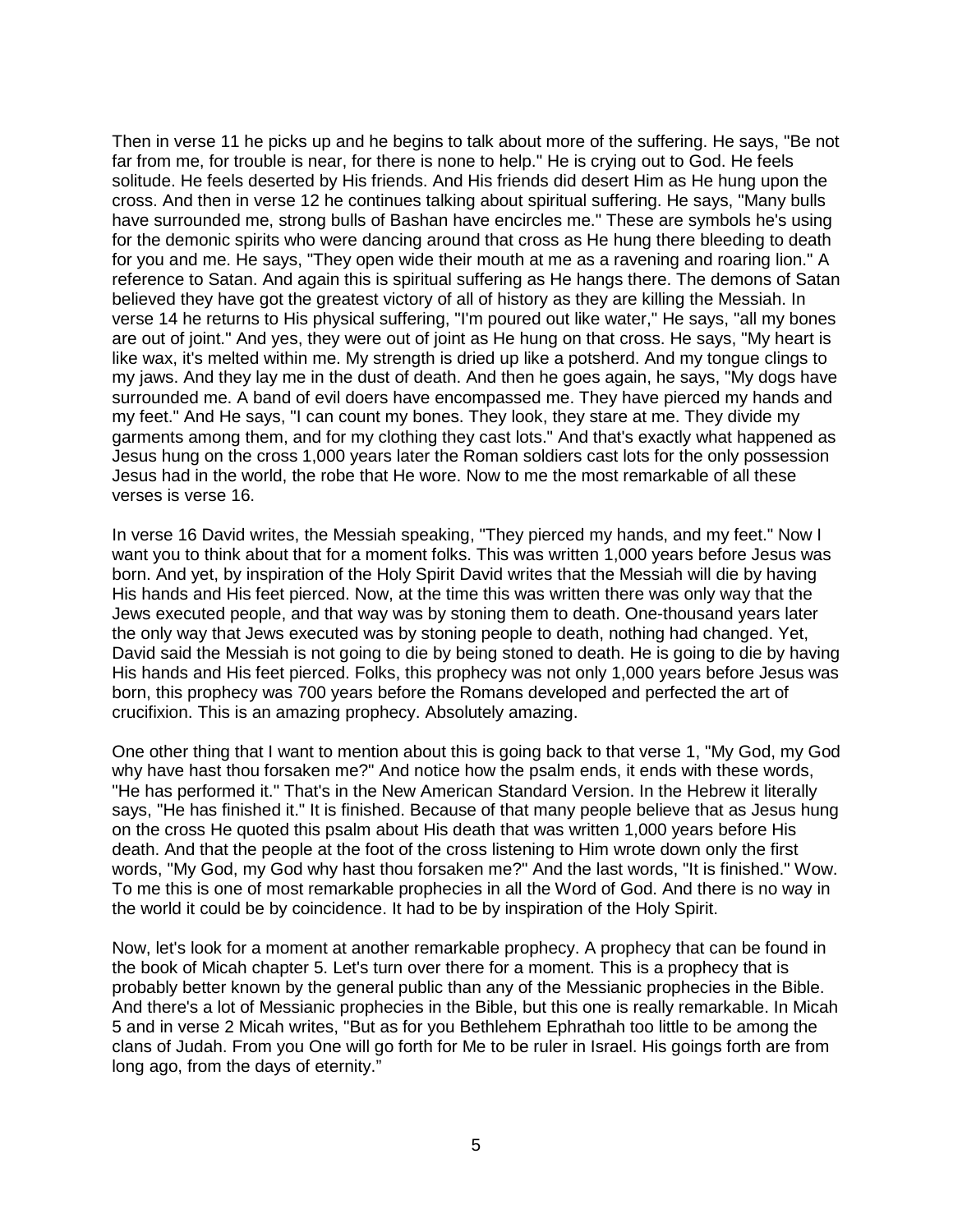Now, folks, I want you to notice something here. This prophecy was written 700 years before Jesus was born, and yet Micah by inspiration of the Holy Spirit says the Messiah will be born in Bethlehem. That can't be a coincidence. It has to be by inspiration of the Holy Spirit. But I want you to notice something. I want you to notice how specific this prophecy is, because it does not just say He is going to be born in Bethlehem. It says He's going to be born in Bethlehem Ephrathah. Now, what in the world is that all about?

Well let me tell you what it's about. At the time that this prophecy was written there were two Bethlehems in Israel. And instead of just saying the Messiah would be born in Bethlehem Micah nailed which Bethlehem it would be. It would be like if today I were to ask you: "Where were you born." And if you were to say, "I was born in Springfield." I'd have to ask you another question wouldn't I? I'd have to ask you another question because did you know there is a Springfield in 35 states of the nation. Think of it. You know cities like Springfield, Illinois; Springfield, Missouri; Springfield, Massachusetts. Thirty-five states have a Springfield. So if you tell me you're born in Springfield I've got to say, "What state?" The same in that day and time, there were two Bethelehems. There was one Bethlehem, Bethlehem of Judea which was located right outside of Jerusalem. And then there was Bethlehem Zebulun that was located up near the city of Nazareth. In fact it was about 5 miles west of Nazareth. So, there were two Bethlehems at the time. So, if the prophet is going to tell you precisely what city the Messiah would be born in, he had to nail it. And he did. Bethlehem Ephrathah. Wow, that's what I call precision.

Now folks, I want you to compare that for a moment to the kind of prophecies you find in books like that of Nostradamus. Nostradamus I don't know if you've ever read his prophecies or not, but they are absolute gobbledygook. I mean you read them, they make no sense whatsoever. And you can take them and you can apply them to anything and say, "Oh, well this is a fulfillment or that's a fulfillment." But they are just gobbledygook. For a prophecy to be a real prophecy it has got to be precise. It has got to be definite. It's got to tell you when, where and how. So that you can one day look back and say, "That prophecy has been literally fulfilled to the finest extent." And that is exactly what we find in Bible prophecy. Bible prophecy is precise. And the prophecies concerning the Messiah are very, very precise. As I say there was 108.

You know I studied for seven years trying to find all the Messianic prophecies in the Bible. And we put them together in a publication we call the "Christ in Prophecy Study Guide" which we published in 1987, the seventh year of the ministry. We've put out additions of that over the years. And in there you can find all 108 prophecies in detail, where they're stated, when they were fulfilled in the Scriptures, and what they meant and all. And there's nothing that is hazy about them. There's nothing that you have to guess about them. They are very, very precise. But these two in particular I think really nail it, that we are talking about Bible prophecy confirming that the Bible is the Word of God, and that Jesus is the Son of God.

And, oh, by the way there is one more point I would like to make concerning Messianic prophecy and that is to me the most remarkable book of all is the book of Zechariah in the Old Testament. I say that because it turned my life around in terms of understanding Bible prophecy. I was always told that end time Bible prophecy was apocalyptic which means it doesn't mean what it says. I was told that over, and over, doesn't mean what it says. And then one day I read the little book of Zechariah. And Zechariah is full of First Coming prophecies. It says the Messiah will come. He will come to Jerusalem. He will come on a donkey. He will be hailed as King. That He will be betrayed. That He will be betrayed for 30 pieces of silver, you'll find that in Zechariah 11 verse 12. It says that the silver will be used to buy a potter's field. It says that He will have His hands pierced. All of these prophecies are in the book of Zechariah. And it suddenly occurred to me and you don't have to be a rocket scientist to conclude this, it